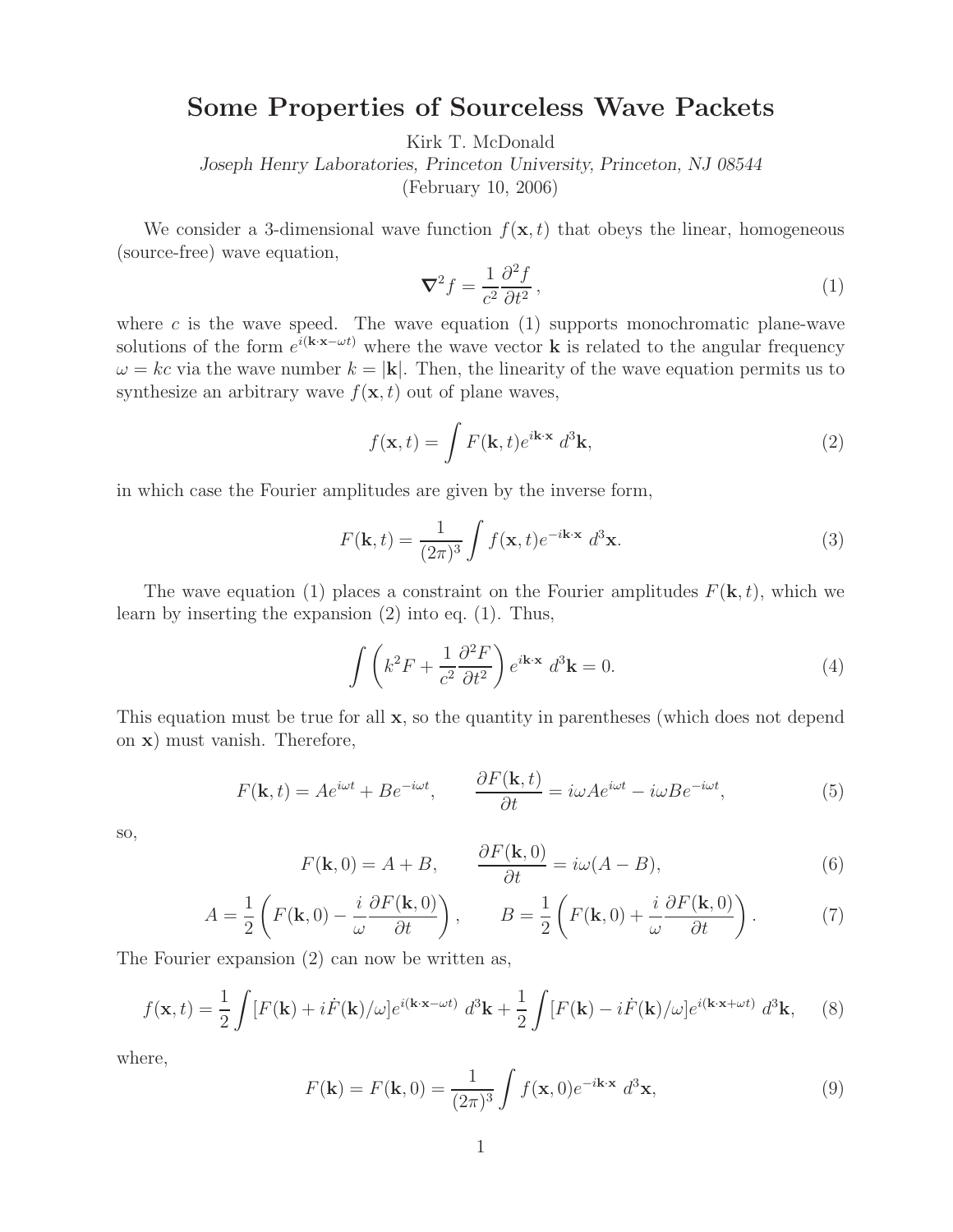and,

$$
\dot{F}(\mathbf{k}) = \frac{\partial F(\mathbf{k}, 0)}{\partial t} = \frac{1}{(2\pi)^3} \int \frac{\partial f(\mathbf{x}, 0)}{\partial t} e^{-i\mathbf{k} \cdot \mathbf{x}} d^3 \mathbf{x}.
$$
 (10)

A consequence of expression (8) is that if the wave function  $f(\mathbf{x}, t)$  vanishes for all **x** for any finite time interval, we can redefine  $t = 0$  to be the center of that interval, such that all Fourier amplitudes  $F(\mathbf{k})$  as well as  $F(\mathbf{k})$  vanish, and we learn that the wave function was actually zero for all time.

Summary: **Nontrivial solutions to the 3-dimensional homogeneous wave equation cannot vanish for all x over any finite time interval.** This result actually holds for any number of spatial dimensions.

The spacetime converse of this result also holds. That is, **the wavefunction cannot vanish for all time over any spatial region of finite extent**.

In one dimension, coordinates  $x$  and  $t$  are formally interchangeable, so in one dimension it follows from the preceding analysis that the wavefunction cannot vanish for all time over any spatial region of finite extent. Of course, standing waves such as  $f(x, t) = \sin(kx) \sin(\omega t)$ vanish at all times for the set of measure zero  $\{x = n\pi/k\}$ , and vanish at all x for the set  $\{t = n\pi/\omega\}.$ 

When there are more than one spatial dimension, we could apply scalar diffraction theory to a bounding surface entirely within the spatial region where the wavefunction vanishes for all times. Then, the wavefunction vanishes at any other point according to the diffraction integral.

## **Appendix: Can a (nontrivial) wavefunction be zero outside a bounded region at a given time?**

The answer is YES, but only if the synthesis (2) of the wavefunction invloves an unbounded range of wave vectors **k**.

We extrapolate from a standard argument of Fourier analysis.<sup>1</sup> Suppose that at time t the wavefunction (2) is zero for all  $|\mathbf{x}| \ge a$ . Without loss of generality, we can set  $t = 0$ . Suppose also that the Fourier amplitudes  $F(\mathbf{k})$  are zero for all  $|\mathbf{k}| > b$ . Then,

$$
f(\mathbf{x},0) = \int_{|\mathbf{k}| < b} F(\mathbf{k})e^{i\mathbf{k}\cdot\mathbf{x}} d^3 \mathbf{k} = 0, \quad \text{for } |\mathbf{x}| \ge a.
$$
 (11)

In particular, the wavefunction and its derviatives vanish at  $\mathbf{a} = a(\hat{\mathbf{x}} + \hat{\mathbf{y}} + \hat{\mathbf{z}})$ , so we also have,

$$
\frac{\partial^{l+m+n} f(\mathbf{a},0)}{\partial x^l \partial y^m \partial z^n} = i^{l+m+n} \int_{|\mathbf{k}| < b} F(\mathbf{k}) e^{i\mathbf{k} \cdot \mathbf{a}} k_x^l k_y^m k_z^n \ d^3 \mathbf{k} = 0. \tag{12}
$$

Thus, for any **x**,

$$
f(\mathbf{x},0) = \int_{|\mathbf{k}| < b} F(\mathbf{k}) e^{i\mathbf{k} \cdot \mathbf{x}} d^3 \mathbf{k} = \int_{|\mathbf{k}| < b} F(\mathbf{k}) e^{i\mathbf{k} \cdot (\mathbf{x} - \mathbf{a})} e^{i\mathbf{k} \cdot \mathbf{a}} d^3 \mathbf{k}
$$

<sup>1</sup>See, for example, sec. 2.9 of H. Dym and H.P. McKean, *Fourier Series and Integrals* (Academic Press, 1972).